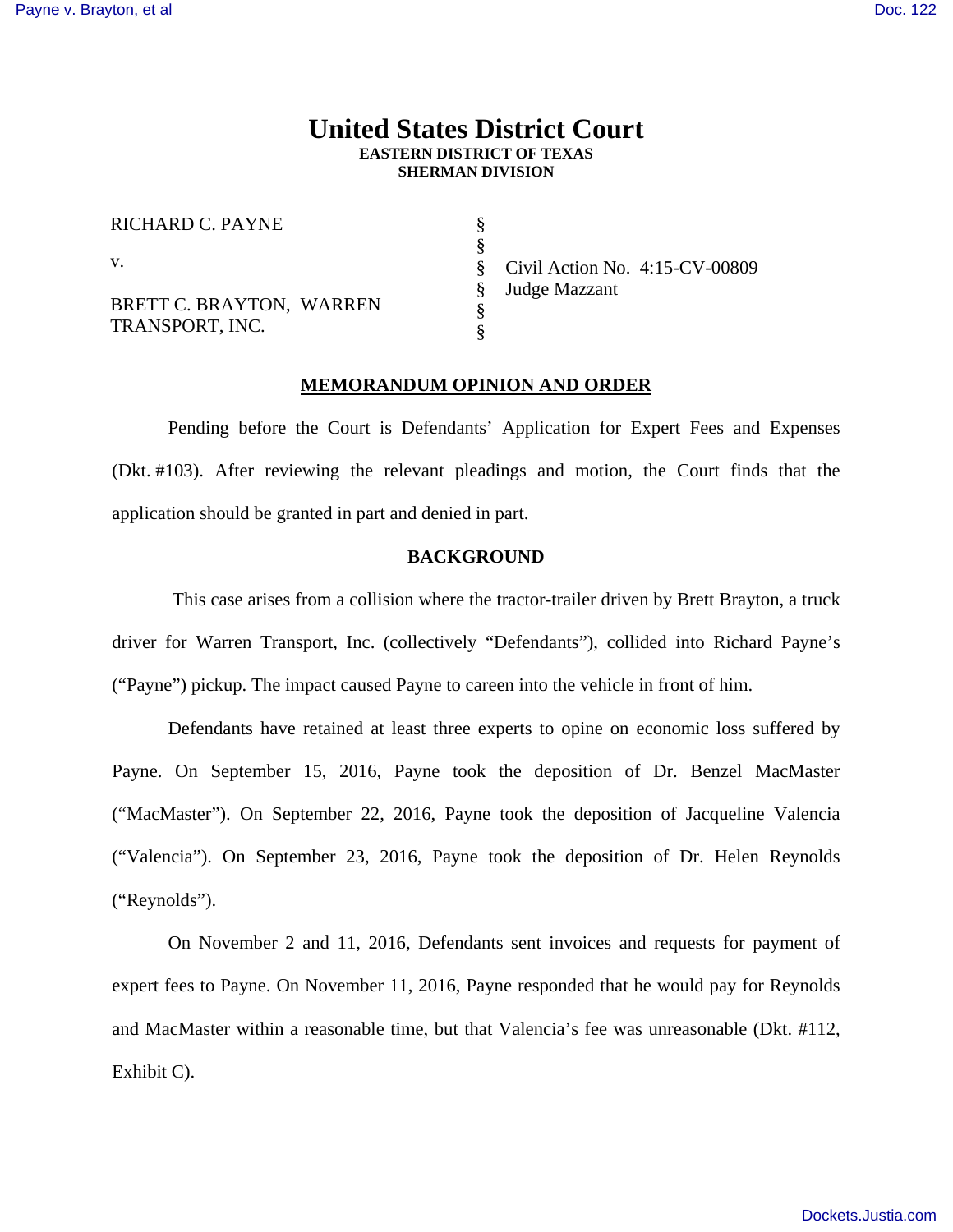On December 9, 2016, Defendants filed this application for expert fees and expenses (Dkt. #103). On December 22, 2016, Payne filed a response (Dkt. #112).

### **LEGAL STANDARD**

 Federal Rule of Civil Procedure 26(b)(4)(E) provides, "unless manifest injustice would result, the court must require that the party seeking discovery pay the expert a reasonable fee for time spend in responding to discovery under Rule 26(b)(4)(A) or (D)." *Knight v. Kirby Inland Marine Inc.*, 482 F.3d 347, 356 (5th Cir. 2007). The purpose of this rule is both "to compensate experts for their time in participating in litigation and to prevent one party from unfairly obtaining the benefit of the opposing party's expert work free from cost." *Hurst v. United States*, 123 F.R.D. 319, 321 (D.S.D. 1988). However, a party should not be required to pay for time that the expert uses to benefit the retaining party, as the deposing party is not gaining any advantage from that type of preparation. *Script Sec. Sols., LLC v. Amazon.com, Inc.*, Case No. 2:15-CV-1030-WCB, 2016 WL 6649721, at \*6 (E.D. Tex. Nov. 10, 2016). "A party moving for fees or expenses should substantiate those requests, segregating properly compensable time from noncompensable time." *Rogers v. Penland*, 232 F.R.D. 581, 582 (E.D. Tex. 2005).

 Courts considering the reasonableness of the expert fees examine a number of factors, including: (1) the expert's area of expertise; (2) the education and training that is required to provide the expert insight which is sought; (3) the prevailing rates of other comparably respected available experts; (4) the nature, quality, and complexity of the discovery responses provided; (5) the fee being charged to the retaining party; (6) fees traditionally charged by the expert on related matters; and (7) any other factors likely to assist the court in balancing the interests implicated by Rule 26. *See Williams v. M-I, LLC*, No. Civ.A.05-0404, 2006 WL 2604672, at \*1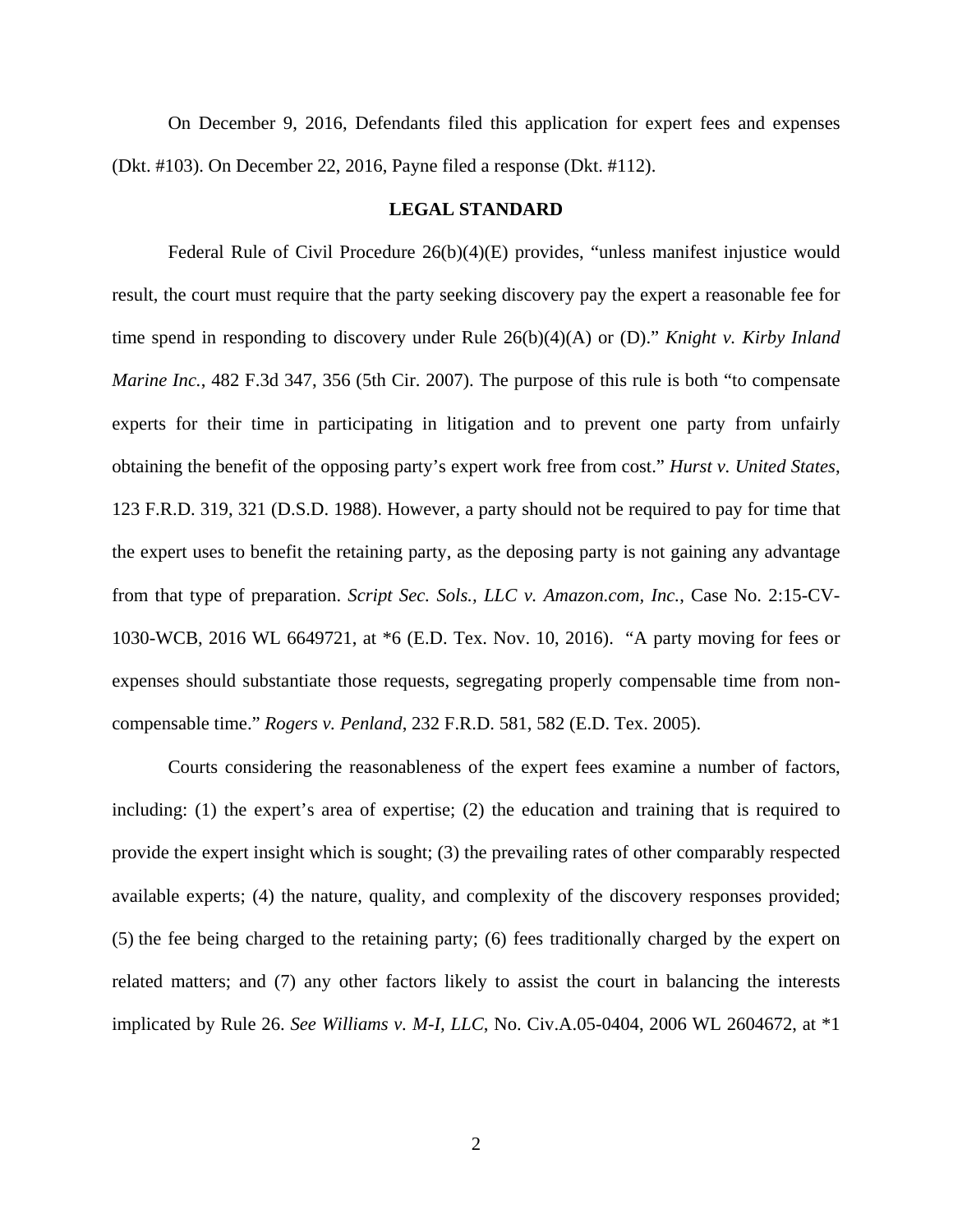(W.D. La. Sept. 8, 2006); *U.S. Energy Corp. v. NUKEM, Inc.*, 163 F.R.D. 344, 346 (D. Colo. 1995).

### **ANALYSIS**

#### Dr. Benzel MacMaster

 MacMaster is a retained medical expert with a practice in Dallas, Texas. MacMaster's invoice contains only two lines of charges: \$2,500 for deposition, and \$500 for "deposition prep." Defendants do not explain how Dr. MacMaster's fees are reasonable or necessary besides conclusory statements rehashing the legal standard (*See* Dkt. #103 at p. 4). Plaintiff objects to MacMaster's invoice because it does not delineate any amount of time spent consulting with the retaining attorneys. Defendants bore this burden and did not provide any evidence by way of affidavit or otherwise of time spent, if any, in consultation with the retaining attorneys. As such, there is insufficient detail for the Court to award costs.

### Dr. Helen Reynolds

 Reynolds is a retained economist located in Dallas, Texas. Reynolds's invoice charges a total amount of \$3,364.52, of which \$612.50 is for her deposition. Again, Defendants do not provide any explanation for Reynolds's fee besides conclusory statements rehashing the legal standard. Plaintiff does not object to the fees regarding Reynolds's deposition. Therefore, Defendants' application should be granted insofar as Reynolds charged for her deposition. However, Defendants' application should be denied as to the rest of Reynolds's costs. There is no evidence of time spent with the retaining attorneys, if any. Therefore, Defendants have failed to meet their burden in proving that they are entitled to the fees submitted.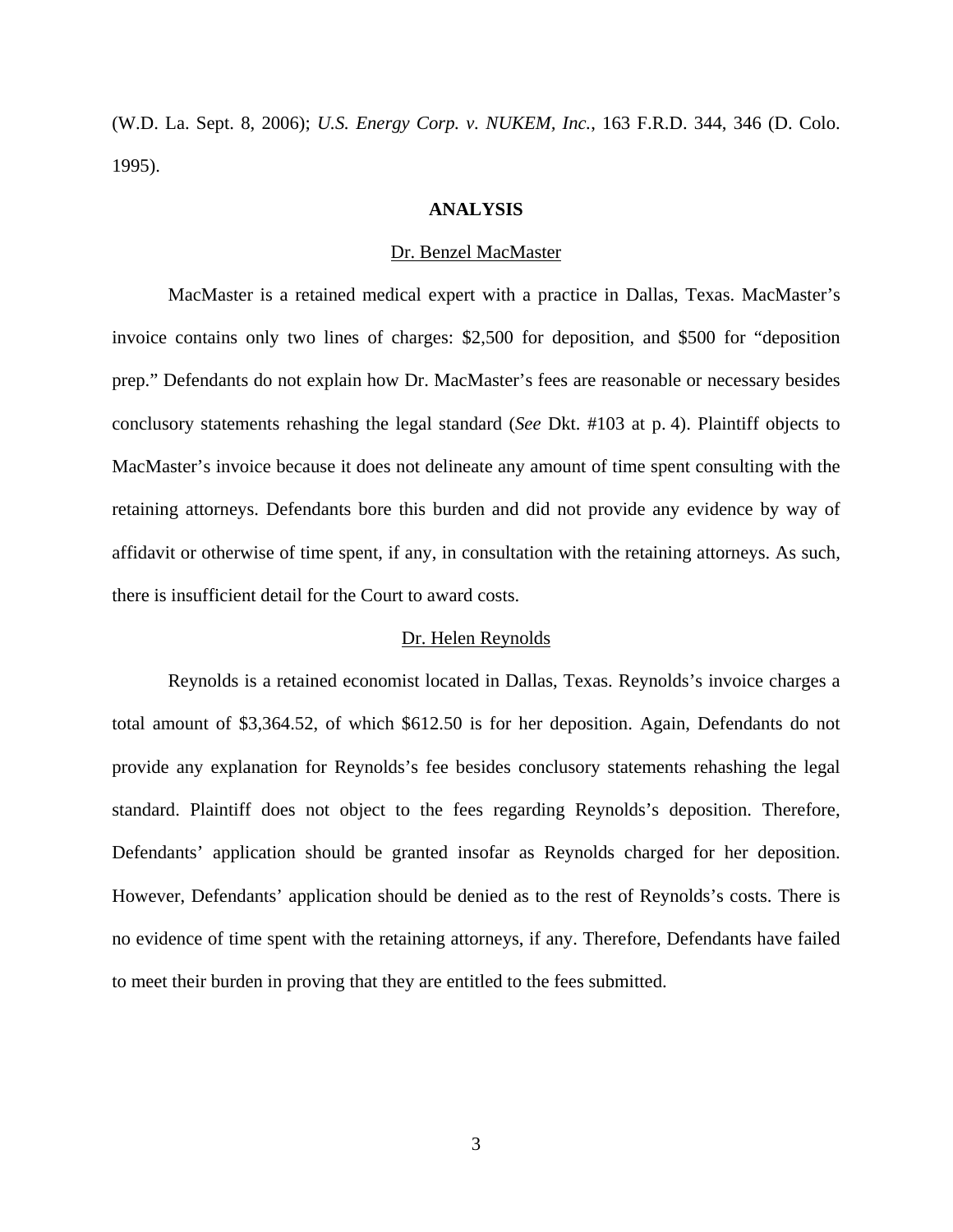#### Jacqueline Valencia

 Valencia is a vocational rehabilitationist located in San Antonio, Texas. Valencia's invoice states costs totaling \$8,883.94, of which \$408.94 is for travel. Plaintiff does not object to the travel expenses. Therefore, Defendants' application should be granted with regard to Valencia's travel expenses.

Plaintiff objects to the rest of Valencia's costs because four hours were spent consulting with attorneys and the remaining 22.75 hours is unreasonable. The Court agrees. Examining the factors for reasonableness, the Court finds that Valencia's \$6,825 fees in preparing for deposition are unreasonable. Valencia is not a medical doctor or Ph.D. The subject matter of her testimony is not particularly complex in the realm of experts. Finally, there is no evidence on the level of education necessary for Valencia's testimony, rates of other experts, quality of the discovery responses, or the typical fee charged by this expert. Based on the lack of evidence and the comparable costs for experts with higher degrees of education in this case, the Court finds that Valencia's fees are unreasonable as charged.

Ordinarily, the failure of proof by Defendants would be a sufficient ground for the Court to deny Defendants' motion to compel the payment of fees. In this case, however, Payne originally seemed to agree to the fees for MacMaster and Reynolds, and offered partial payment for Valencia. Thus, the Court finds that at this time, outright denial would be inappropriate. However, the Court likewise does not have sufficient evidence to compel the payment of fees. Therefore, Defendants should provide additional details as to the nature of each of their experts' preparation activities. That supplemental submission should disclose the general nature of the experts' preparation work, including, in particular, whether any of the charged preparation time was spent consulting with Defendants' attorneys or other representatives. This supplemental